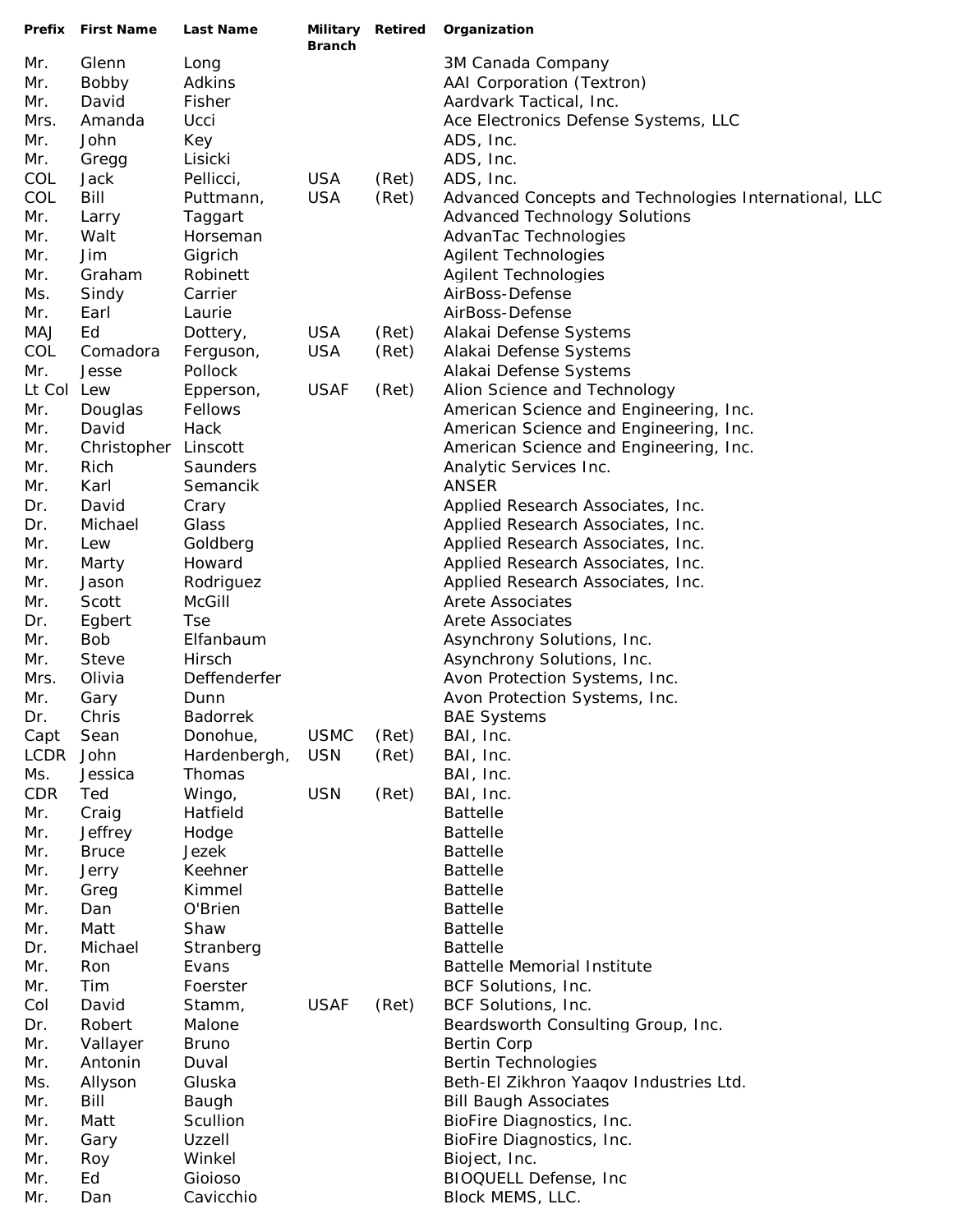| Prefix     | <b>First Name</b> | <b>Last Name</b>      | Military Retired<br><b>Branch</b> |       | Organization                                    |
|------------|-------------------|-----------------------|-----------------------------------|-------|-------------------------------------------------|
| Dr.        | Petros            | Kotidis               |                                   |       | Block MEMS, LLC.                                |
| Dr.        | Michael           | Hill                  |                                   |       | Boise Technology, Inc.                          |
| Dr.        | Mark              | <b>Brickhouse</b>     |                                   |       | Booz Allen Hamilton                             |
| COL        | Pat               | Sharon,               | <b>USA</b>                        | (Ret) | <b>Booz Allen Hamilton</b>                      |
| Mr.        | Glenn             | Weaver                |                                   |       | Booz Allen Hamilton                             |
| Mr.        | Thomas            | Dudley                |                                   |       | Boston university                               |
| Mr.        | Kevin             | Walls                 |                                   |       | Bowhead Science & Technology                    |
| LtCol      | Ed                | Martin,               | <b>USMC</b>                       | (Ret) | <b>Bracco Diagnostics</b>                       |
| Mr.        | Josh              | Rohrback              |                                   |       | Bruhn NewTech, Inc.                             |
| <b>LTC</b> | Frank             | Thibodeau,            | <b>USA</b>                        | (Ret) | <b>Bruker Detection Corporation</b>             |
| Dr.        | John              | Lordi                 |                                   |       | <b>Buffalo BioBlower Technologies LLC</b>       |
| CAPT       | Mark              | Mullins,              | <b>USN</b>                        | (Ret) | CACI Inc.                                       |
| <b>LTC</b> | Frank             | Kohout,               | <b>USA</b>                        | (Ret) | CACI, Inc.                                      |
| Mr.        | <b>Steve</b>      | Butterworth           |                                   |       | Calgon Carbon Corporation                       |
| Mr.        | Patrick           | Morgan                |                                   |       | Calgon Carbon Corporation                       |
| Mr.        | Joe               | Griffiths             |                                   |       | Cam Lock Plc                                    |
| Ms.<br>COL | Dani              | <b>Benner</b>         | <b>USA</b>                        |       | <b>Camber Corporation</b>                       |
| Ms.        | Donald<br>Heather | Burnett,<br>Couvillon |                                   | (Ret) | <b>Camber Corporation</b><br>Camber Corporation |
| Ms.        | Audrey            | King                  |                                   |       | <b>Camber Corporation</b>                       |
| Mr.        | Nicholas          | Allen                 |                                   |       | CamelBak                                        |
| Mr.        | Mark              | Hegarty               |                                   |       | Cassidy & Associates                            |
| Mr.        | Paul              | Kendall               |                                   |       | CH2M HILL, Inc.                                 |
| Mr.        | Steven            | Mitts                 |                                   |       | ChemImage Corp                                  |
| Mr.        | <b>Brian</b>      | Kenney                |                                   |       | Chemring Detection Systems, Inc.                |
| Mr.        | Doug              | Woody                 |                                   |       | Chemring Detection Systems, Inc.                |
| Mr.        | Erik              | <b>Backe</b>          |                                   |       | Concurrent Technologies Corporation             |
| Mr.        | Gary              | Wallace               |                                   |       | Concurrent Technologies Corporation             |
| Mr.        | Bill              | <b>Basinger</b>       |                                   |       | Countervail Corporation                         |
| Ms.        | Sharon            | Rybarczyk             |                                   |       | Creative Apparel Associates LLC                 |
| <b>MSG</b> | Randy             | Kaminsky,             | <b>USA</b>                        | (Ret) | <b>CSMI</b>                                     |
| Mr.        | Frank             | ODonnell              |                                   |       | <b>CSMI</b>                                     |
| Ms.        | Georgeann         | Morekas               |                                   |       | CSS-Dynamac                                     |
| Mr.        | Joe               | Cappello              |                                   |       | CUBRC, Inc.                                     |
| Dr.        | Dave              | Pawlowski             |                                   |       | CUBRC, Inc.                                     |
| <b>LTC</b> | Tina              | Flanagan,             | <b>USA</b>                        | (Ret) | Culmen International LLC                        |
| Mr.        | Aaron             | Mosby                 |                                   |       | Culmen International LLC                        |
| Ms.        | Lexley            | Bender                |                                   |       | Data Systems Analysts, Inc.                     |
| Ms.        | Chassidy          | Harris                |                                   |       | Data Systems Analysts, Inc.                     |
| Dr.        | Frederic          | Ruiz-Ramon            |                                   |       | DC2P, LLC.                                      |
| Mr.        | Randy             | Washington            |                                   |       | <b>DCS Corporation</b>                          |
| Mr.        | Neil              | Cohen                 |                                   |       | Defense Group, Inc.                             |
| Ms.        | Catherine         | Ortiz                 |                                   |       | <b>Defined Business Solutions</b>               |
| <b>CDR</b> | Geoff             | Stothard,             | <b>USN</b>                        | (Ret) | Deloitte Consulting, LLP                        |
| Ms.        | Karen             | Alderman              |                                   |       | Deloitte Financial Advisory Services, LLP.      |
| COL        | Marty             | Johnson,              | <b>USA</b>                        | (Ret) | Deloitte Financial Advisory Services, LLP.      |
| Mr.<br>Mr. | Ralph<br>Mike     | Aubry<br>Ricciardi    |                                   |       | Distributed Information Technologies, Inc.      |
| Dr.        | Rajiv             | Bendale               |                                   |       | Domenix Corporation<br><b>DRC</b>               |
| CAPT       | Dennis            | Schrader,             | <b>USN</b>                        | (Ret) | DRS International, LLC.                         |
| Mr.        | Jim               | Fritts                |                                   |       | DRS Technologies, Inc.                          |
| Mr.        | John              | Markham               |                                   |       | <b>DXT</b>                                      |
| Mr.        | Jerry             | Middleton             |                                   |       | Elusys Therapeutics, Inc.                       |
| Mr.        | Rich              | Munson                |                                   |       | <b>Engility Corporation</b>                     |
| Dr.        | Douglas           | <b>Burns</b>          |                                   |       | Ensco, Inc.                                     |
| Mr.        | Rick              | Thomas                |                                   |       | Ensco, Inc.                                     |
| Mr.        | <b>Bob</b>        | Stern                 |                                   |       | <b>Environics USA</b>                           |
| Dr.        | Leo               | Einck                 |                                   |       | EpiVax, Inc.                                    |
| Dr.        | Melissa           | Dupree                |                                   |       | Fabiani & Company                               |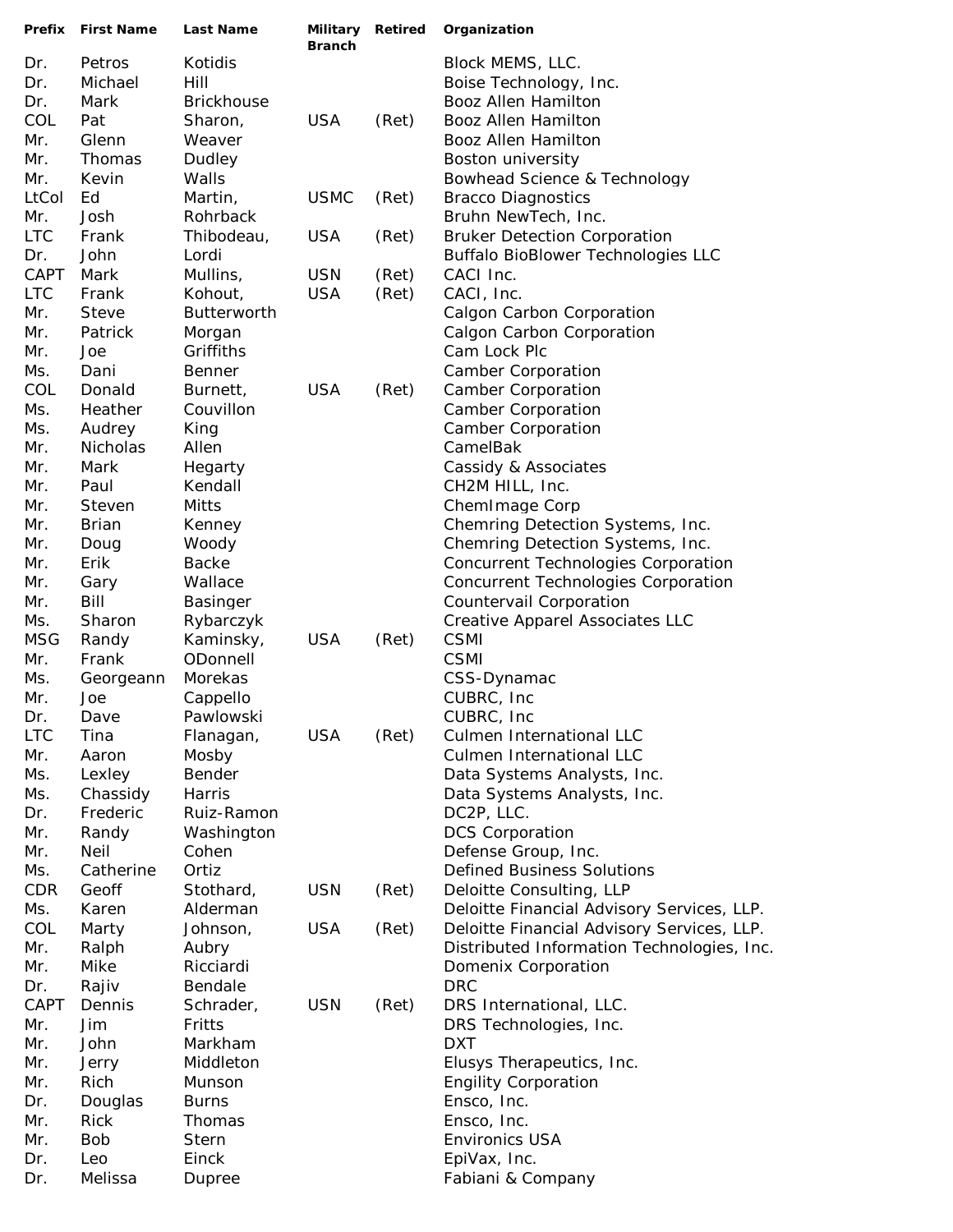|            | Prefix First Name | <b>Last Name</b>        | <b>Branch</b> |       | Military Retired Organization                                                |
|------------|-------------------|-------------------------|---------------|-------|------------------------------------------------------------------------------|
| Mr.        | Robert            | Ehrich                  |               |       | FaegreBD Consulting                                                          |
| Mr.        | Michael           | <b>Brown</b>            |               |       | <b>Federal Resources Safe Measures</b>                                       |
| Lt Col     | Keith             | Bauder,                 | <b>USAF</b>   | (Ret) | Federal Resources Supply Co.                                                 |
| Mr.        | Robbie            | McWilliams              |               |       | Federal Resources Supply Co.                                                 |
| Mr.        | Mike              | Russell                 |               |       | Federal Resources Supply Co.                                                 |
| Mr.        | Randy             | Sakowitz                |               |       | First Line Technology, LLC                                                   |
| Ms.        | Kristin           | Korte                   |               |       | <b>FLIR Government Systems</b>                                               |
| Mr.        | Charles           | Wells                   |               |       | <b>FLIR Systems</b>                                                          |
| Mr.        | Mark              | Blanco                  |               |       | FLIR Systems, Inc.                                                           |
| Dr.        | David             | Cullin                  |               |       | FLIR Systems, Inc.                                                           |
| Col        | Robert            | Meffert,                | <b>USAF</b>   | (Ret) | Florida A&M. University                                                      |
| Mr.        | Darrell           | Galloway                |               |       | Galloway and Associates LLC.                                                 |
| Ms.        | Rebecca           | Boll                    |               |       | <b>GE Global Research</b>                                                    |
| Mr.        | Jordan            | Fitzpatrick             |               |       | <b>GE Global Research</b>                                                    |
| Mr.        | Tobe              | Deutschmann             |               |       | General Dynamics Information Technology                                      |
| Mr.        | Abe               | Diehl                   |               |       | Gichner Systems Group, Inc.                                                  |
| Mr.        | Ray               | Tischer                 |               |       | Gichner Systems Group, Inc.                                                  |
| Mr.        | Joe               | LaFleur                 |               |       | GP Strategies Corporation                                                    |
| Mr.        | Harold            | Siefken                 |               |       | Group Home Foundation, Inc. d/b/a Little River Apparel                       |
| Mr.        | Paul              | <b>Baker</b>            |               |       | <b>Guild Associates</b>                                                      |
| Mr.        | Gary              | Stewart                 |               |       | Hamilton Sundstrand Land Systems                                             |
| Ms.        | Denise            | Carnaggio               |               |       | Harford County Office of Economic Development                                |
| Mr.        | Greg              | Miller                  |               |       | <b>HDT Global</b>                                                            |
| Dr.        | Carl              | Pates                   |               |       | <b>HDT Global</b>                                                            |
| Mrs.       | Vanessa           | Couturier               |               |       | <b>HGH Infrared Systems</b>                                                  |
| Mr.        | Chris             | Greene                  |               |       | <b>HGTU</b>                                                                  |
| Dr.        | Matthew           | <b>Stershic</b>         |               |       | Honeywell International                                                      |
| <b>LTC</b> | Bob               | Domenici,               | <b>USA</b>    | (Ret) | HyGie Tech USA, Inc.                                                         |
| <b>LTC</b> | Dave              | Ferrell,                | <b>USA</b>    | (Ret) | Ideal Innovations, Inc.                                                      |
| COL        | Craig             | Walling,                | <b>USA</b>    | (Ret) | IEM, Inc.                                                                    |
| Mr.        | Phil              | Spampinato              |               |       | ILC Dover, LP                                                                |
| COL        | John              | McMullen,               | <b>USA</b>    | (Ret) | Immediate Response Technologies, Inc.                                        |
| <b>LTC</b> | Lynn              | Henselman,              | <b>USA</b>    | (Ret) | Imua Technologies, Inc.                                                      |
| Ms.        | Rebecca           | Robertson               |               |       | <b>INFICON</b>                                                               |
| Mr.        | Harry             | Argo                    |               |       | Innovative Management Concepts, Inc.                                         |
| Mr.        | Gary              | Lambert                 |               |       | Intergraph Corporation                                                       |
| Mr.        | Pete              | Jenkner<br>Schultz      |               |       | <b>ISOVAC Products, LLC</b><br><b>ISOVAC Products, LLC</b>                   |
| Mr.        | Chris             |                         |               |       |                                                                              |
| Dr.        | Jay               | Pendell Jones<br>O'Neil |               |       | <b>ITT Exelis</b>                                                            |
| Mr.        | Jack<br>Ed        | Joiner                  |               |       | <b>JGW Group</b><br>Joiner Properties, LLC                                   |
| Mr.        |                   |                         |               |       |                                                                              |
| Mr.<br>Ms. | Pete<br>Terri     | Christensen<br>Hague    |               |       | Joint Research and Development, Inc.<br>Joint Research and Development, Inc. |
| Mr.        | John              | Bosnjak                 |               |       | K2 Solutions, Inc.                                                           |
| Mr.        | Dave              | Whitmire                |               |       | K2 Solutions, Inc.                                                           |
| CW05       | George            | Biedenbender, USMC      |               | (Ret) | Kalman & Company, Inc.                                                       |
| <b>LTC</b> | Don               | Strick,                 | <b>USA</b>    | (Ret) | Karcher North America                                                        |
| Mr.        | Patrick           | Dempsey                 |               |       | KD Analytical Consulting, Inc.                                               |
| Col        | Yong Gwan         | Byun                    |               |       | Korean Embassy to USA                                                        |
| Mr.        | Swede             | Hansen                  |               |       | Kwikpoint/GAIA Communications, LLC                                           |
| Ms.        | Jen               | Renfer                  |               |       | Kwikpoint/GAIA Communications, LLC                                           |
| Mr.        | Sam               | Lucas                   |               |       | L-3 Command & Control Systems and Software                                   |
| Dr.        | Kurt              | Klimpel                 |               |       | L-3 Communications                                                           |
| Mr.        | David             | MacCulloch              |               |       | L-3 Communications Tactical Systems                                          |
| Mr.        | Peter             | Latham                  |               |       | Latham BioPharm Group                                                        |
| Dr.        | Stephanie         | Groves                  |               |       | Lockheed Martin Corporation                                                  |
| Mr.        | Thomas            | Quinn                   |               |       | Lockheed Martin Corporation                                                  |
| Dr.        | John              | Marquardt               |               |       | Lockheed Martin Space Systems Company                                        |
| Dr.        | John              | Kokai-Kun               |               |       | Lonza Group, Ltd.                                                            |
| Dr.        | Helen             | Cui                     |               |       | Los Alamos National Laboratory                                               |
|            |                   |                         |               |       |                                                                              |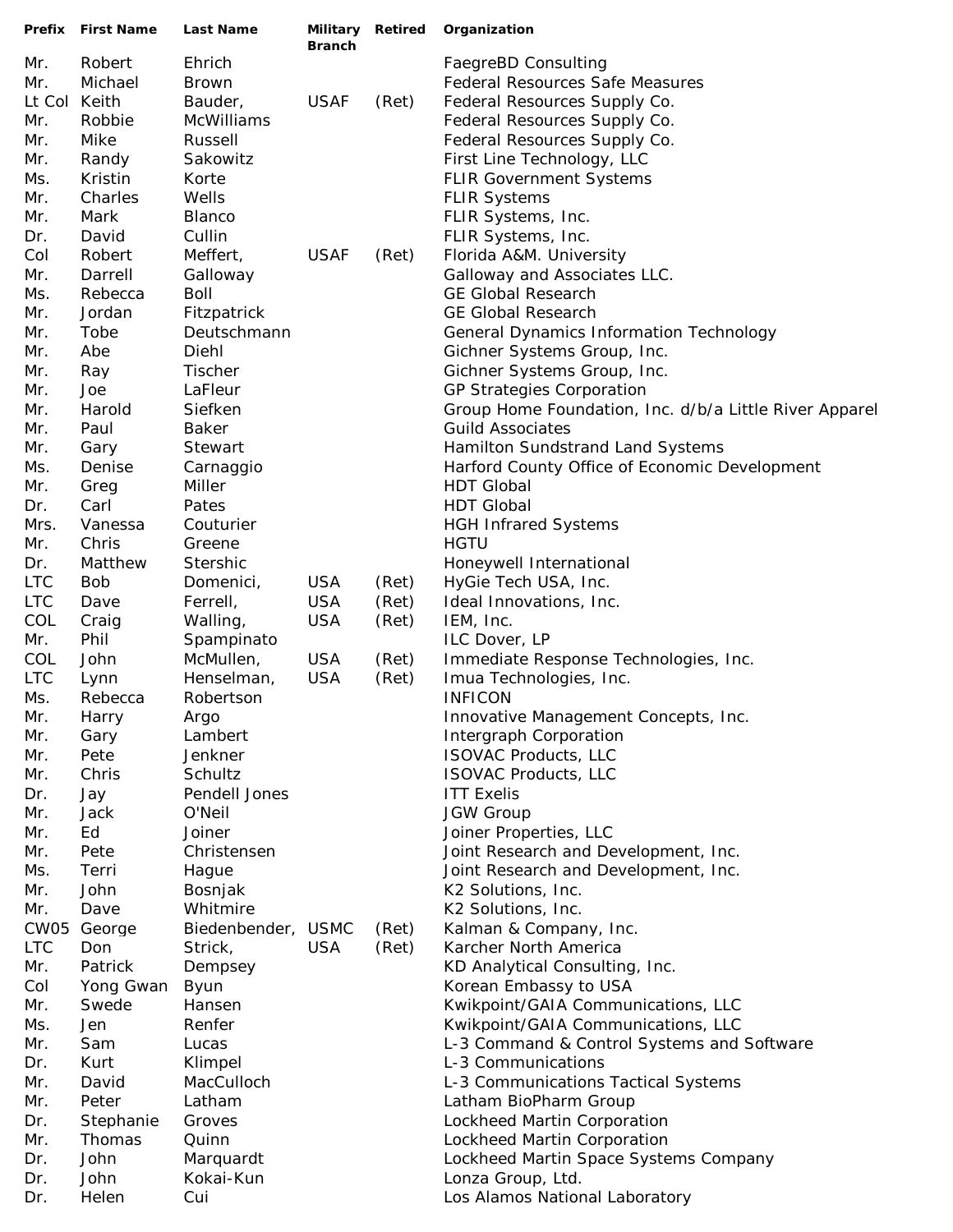|            | Prefix First Name  | <b>Last Name</b>     | Military Retired<br><b>Branch</b> |       | Organization                                                                 |
|------------|--------------------|----------------------|-----------------------------------|-------|------------------------------------------------------------------------------|
| Mr.        | Seth               | Price                |                                   |       | Lovelace Respiratory Research Institute                                      |
| Dr.        | Amy                | Altman               |                                   |       | Luminex Corporation                                                          |
| Dr.        | Matt               | Lesho                |                                   |       | Luminex Corporation                                                          |
| <b>LTC</b> | <b>Steve</b>       | Alexander,           | <b>USA</b>                        | (Ret) | MacAulay Brown, Inc.                                                         |
| Mr.        | Randy              | Scrocca              |                                   |       | ManTech International Corporation                                            |
| Mr.        | Ronald             | Kaese                |                                   |       | Maryland TEDCO                                                               |
| Mr.        | Richard            | <b>Boehne</b>        |                                   |       | Merrick & Company                                                            |
| Dr.        | Larry              | Grim                 |                                   |       | MESH, Inc.                                                                   |
| Mr.        | Charles            | Clinton              |                                   |       | Meso Scale Discovery                                                         |
| Mr.        | Bill               | <b>Baker</b>         |                                   |       | Milestone Strategies                                                         |
| COL        | Kyle               | Burke,               | <b>USA</b>                        | (Ret) | Millennium Corporation                                                       |
| Ms.        | Kimberly           | Chapman              |                                   |       | Morphix Technologies                                                         |
| Mr.        | William            | <b>Bradley</b>       |                                   |       | Morpho Detection, Inc.                                                       |
| Maj        | Ray                | Deatherage,          | <b>USMC</b>                       | (Ret) | Morpho Detection, Inc.                                                       |
| Ms.        | Sally              | Nordeen              |                                   |       | Morpho Detection, Inc.                                                       |
| Mr.        | Richard            | Stoddard             |                                   |       | Morpho Detection, Inc.                                                       |
| Mr.        | <b>Bruce</b>       | <b>Black</b>         |                                   |       | MRIGIobal                                                                    |
| Mr.        | Bill               | Menzies              |                                   |       | MRIGIobal                                                                    |
| Mr.        | Kay                | van der Horst        |                                   |       | MRIGIobal                                                                    |
| Mr.        | Daryl              | Roberts              |                                   |       | <b>MSP Corporation</b>                                                       |
| Mr.        | Robert             | Murtha               |                                   |       | Murtech, Inc.                                                                |
| Ms.        | Christina          | Speight              |                                   |       | Murtech, Inc.                                                                |
| Mr.        | Patrick            | Voller               |                                   |       | New Breed Logistics                                                          |
| Dr.        | Drew               | Rak                  |                                   |       | Noblis, Inc.                                                                 |
| Dr.        | Alvin              | Smith                |                                   |       | Noblis, Inc.                                                                 |
| Mr.        | Abu                | Talib                |                                   |       | Noblis, Inc.                                                                 |
| Mr.        | David              | <b>Tilles</b>        |                                   |       | Northrop Grumman                                                             |
|            | <b>Brian</b>       | Castiaux             |                                   |       | Northrop Grumman Corporation                                                 |
| Ms.        | Virginia           | Morlock              |                                   |       | Northrop Grumman Corporation                                                 |
| Mr.        | Bill               | Parker               |                                   |       | Northrop Grumman Corporation                                                 |
| Dr.        | John               | Schmidt<br>Dickinson |                                   |       | Northrop Grumman Corporation                                                 |
| Dr.<br>Mr. | Danielle<br>George | Schneickert          |                                   |       | Northrop Grumman Electronic Systems                                          |
| COL        | Rob                | Barry,               | <b>USA</b>                        | (Ret) | Northrop Grumman Information Systems<br>Northrop Grumman Information Systems |
|            | Terri              | Malone               |                                   |       | Northrop Grumman Mission Systems                                             |
| Mr.        | Jerry              | Peters               |                                   |       | Northrop Grumman Mission Systems                                             |
| Mr.        | <b>Russ</b>        | Stout                |                                   |       | OptiMetrics, Inc.                                                            |
| Mr.        | Frank              | Wysocki              |                                   |       | OptiMetrics, Inc.                                                            |
| Mr.        | Harvey             | Lee                  |                                   |       | <b>ORSA Corporation</b>                                                      |
| Mr.        | Ron                | Zeszut               |                                   |       | ORTEC (Advanced Measurement Technology)                                      |
| Mr.        | Mark               | <b>Brennan</b>       |                                   |       | Owlstone Inc.                                                                |
| Mr.        | Ted                | Olsen                |                                   |       | PathSensors                                                                  |
| <b>MAJ</b> | <b>Butch</b>       | Brochu,              | <b>USA</b>                        | (Ret) | Paul Boye, Inc.                                                              |
| Dr.        | Samuel             | Wu                   |                                   |       | Perfect Defense Technology Co.                                               |
| Mrs.       | Kelly              | Lange                |                                   |       | Pfenex, Inc.                                                                 |
| Mr.        | Jeffery            | Litz                 |                                   |       | Phoenix Technologies                                                         |
| Dr.        | Bill               | Marinelli            |                                   |       | Physical Sciences, Inc.                                                      |
| Mr.        | Jim                | Shumway              |                                   |       | Primal Innovation                                                            |
| Mr.        | Dave               | Watkins              |                                   |       | Primal Innovation Technologies                                               |
| Mr.        | Donn               | Westerhoff           |                                   |       | Primal Innovations Technologies                                              |
| Mr.        | Barry              | Corona               |                                   |       | <b>Production Products</b>                                                   |
| Mr.        | Mark               | Reuther              |                                   |       | Proengin, Inc.                                                               |
| Mr.        | Jim                | Kane                 |                                   |       | <b>RAE Systems</b>                                                           |
| Mr.        | Andrew             | Goldsmith            |                                   |       | Rapiscan Systems                                                             |
| COL        | <b>Steve</b>       | McHugh,              | <b>USA</b>                        | (Ret) | Rapiscan Systems                                                             |
| Mr.        | Pete               | <b>Bilotto</b>       |                                   |       | Raytheon Company                                                             |
| Mr.        | Jerry              | Pippins              |                                   |       | Raytheon Company                                                             |
| Mr.        | Tom                | McCreery             |                                   |       | Raytheon Missile Systems                                                     |
| Mrs.       | Sarah              | Hassinger            |                                   |       | <b>Remploy Frontline</b>                                                     |
| Mr.        | Jon                | Tobelmann            |                                   |       | Research International, Inc.                                                 |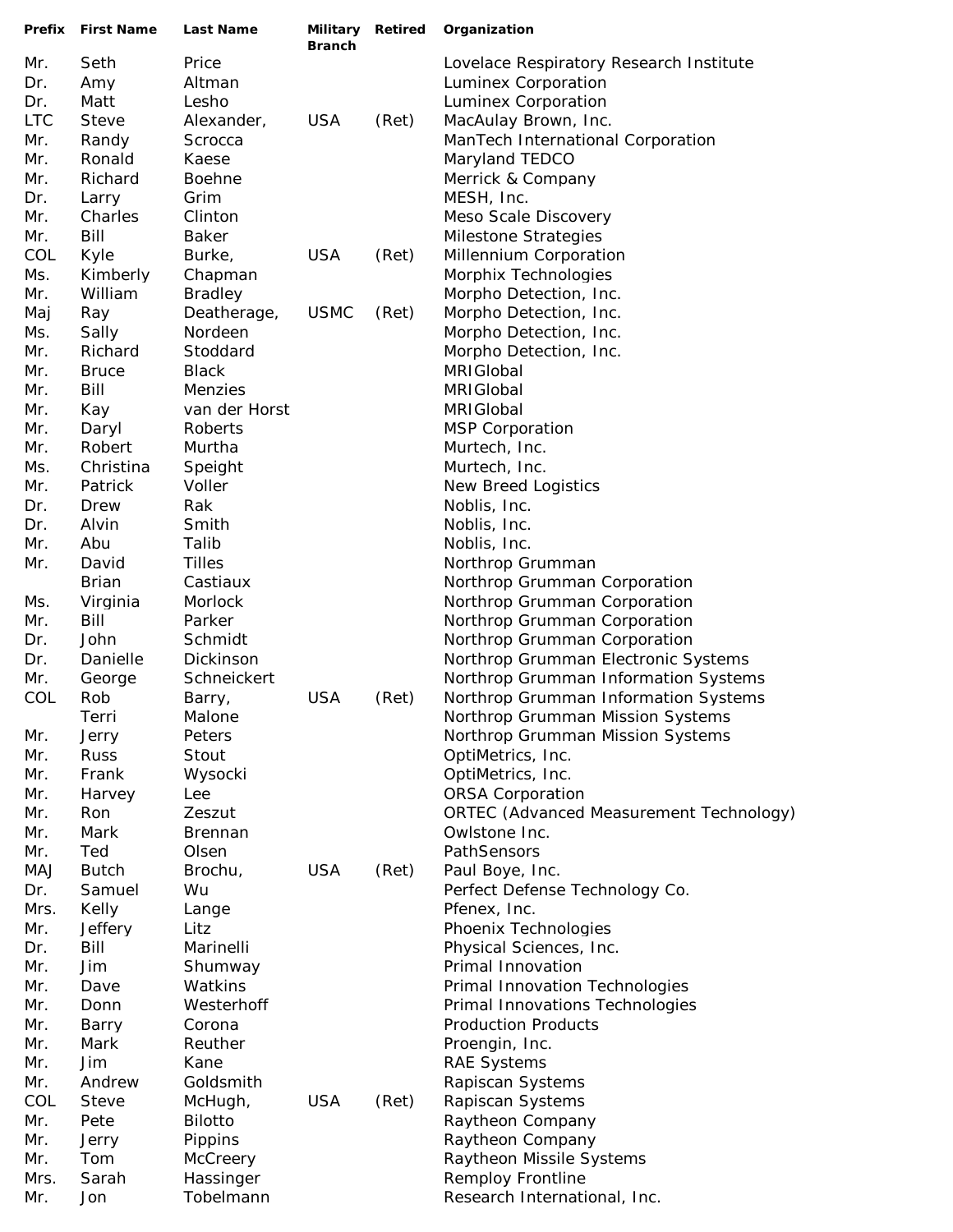| Prefix     | <b>First Name</b> | <b>Last Name</b>   | Military<br><b>Branch</b> | Retired | Organization                                              |
|------------|-------------------|--------------------|---------------------------|---------|-----------------------------------------------------------|
| Dr.        | Howard            | Walls              |                           |         | RTI International                                         |
| Mr.        | Kevin             | Walter             |                           |         | SARA Inc.                                                 |
| Ms.        | Michele           | Downs              |                           |         | <b>Schafer Corporation</b>                                |
| Mr.        | Jim               | Ward               |                           |         | <b>Schafer Corporation</b>                                |
| Dr.        | Prasad            | Prasad             |                           |         | Science & Engineering Services, Inc.                      |
| <b>LTC</b> | <b>Bob</b>        | Serino,            | <b>USA</b>                | (Ret)   | Science & Engineering Services, Inc.                      |
| $MG$       | Jerry             | Watson,            | <b>USA</b>                | (Ret)   | Science & Engineering Services, Inc.                      |
| <b>LTC</b> | Joe               | Traino,            | <b>USA</b>                | (Ret)   | Science & Technology Corp                                 |
| COL        | James             | Gilbert,           | <b>USA</b>                | (Ret)   | Science and Technology Corporation                        |
| COL        | Ava               | Walker,            | <b>USA</b>                |         | Science and Technology Corporation                        |
| Mr.        | Tom               | Adams              |                           |         | Science Applications Int'l Corporation                    |
| Mr.        | Carl              | Baxley             |                           |         | Science Applications Int'l Corporation                    |
| Mr.        | Tom               | Cirillo            |                           |         | Science Applications Int'l Corporation                    |
| <b>MSG</b> | Dale              | Crewe,             | <b>USA</b>                | (Ret)   | Science Applications Int'l Corporation                    |
| Mr.        | Ron               | Dahart             |                           |         | Science Applications Int'l Corporation                    |
| Dr.        | John              | Ferriter           |                           |         | Science Applications Int'l Corporation                    |
| Mr.        | Charles           | Janney             |                           |         | Science Applications Int'l Corporation                    |
| Mr.        | Dave              | Lemelin            |                           |         | Science Applications Int'l Corporation                    |
| Mrs.       | Joanne            | Martin             |                           |         | Science Applications Int'l Corporation                    |
| Dr.        | Harry             | Modrow             |                           |         | Science Applications Int'l Corporation                    |
| Mr.        | Eric              | Reid               |                           |         | Science Applications Int'l Corporation                    |
| Mr.        | Dave              | Robbins            |                           |         | Science Applications Int'l Corporation                    |
| Mr.        | Michael           | <b>Simms</b>       |                           |         | Science Applications Int'l Corporation                    |
| Mr.        | Don               | Snyder             |                           |         | Science Applications Int'l Corporation                    |
| <b>LTC</b> | Perry             | Williams,          | <b>USA</b>                | (Ret)   | Science Applications Int'l Corporation                    |
| Mr.        | Scott             | Goetz              |                           |         | <b>Scott Goetz Consulting</b>                             |
| Mr.        | Patrick           | Geraghty           |                           |         | <b>SELEX Galileo Inc.</b>                                 |
| Mr.        | Wayne             | Leonard            |                           |         | <b>SENTEL Corporation</b>                                 |
| Mr.        | Michael           | Smith              |                           |         | <b>SENTEL Corporation</b>                                 |
| Mr.        | <b>Brian</b>      | Schimmoller        |                           |         | Signature Science, LLC                                    |
| Mr.        | Tom               | <b>Brown</b>       |                           |         | <b>Smiths Detection</b>                                   |
| Mr.        | Aaron             | Gagnon             |                           |         | <b>Smiths Detection</b>                                   |
| Mr.        | Ken               | Klein              |                           |         | <b>Smiths Detection</b>                                   |
| Mr.        | Kevin             | Schmidt            |                           |         | <b>Smiths Detection</b>                                   |
| Mr.        | Michael           | Tyszkiewicz        |                           |         | Smiths Detection                                          |
| Ms.        | Jacqueline        | Rams               |                           |         | Southern Research Institute                               |
| Mr.        | Darrel            | Johnston           |                           |         | Southwest Research Institute                              |
| Mr.        | Scott             | Higdon             |                           |         | Spectral Sensor Solutions, LLC.                           |
| Mr.        | Justin            | Andrews            |                           |         | SRC, Inc.                                                 |
| Mr.        | Michael           | Deckert            |                           |         | SRC, Inc.                                                 |
| <b>LTC</b> | Tim               | Moshier            | <b>USA</b>                | (Ret)   | SRC, Inc.                                                 |
| Ms.        | Frances           | <b>Stites</b>      |                           |         | SRC, Inc.                                                 |
| Ms.        | Kristy            | <b>Jeffries</b>    |                           |         | SRI International                                         |
| Ms.        | Lori              | Pellnitz           |                           |         | <b>SRI International</b>                                  |
| Ms.        | Julia             | Leadore            |                           |         | <b>SURVICE Engineering Company</b>                        |
| Mr.        | Shane             | Riley              |                           |         | <b>SURVICE Engineering Company</b>                        |
| Mr.        | Chris             | McBee              |                           |         | Syagen Technology, Inc.                                   |
| COL        | Tony              | Francis,           | <b>USA</b>                | (Ret)   | <b>TASC</b>                                               |
| Ms.<br>Mr. | Mary Jane         | Jernigan           |                           |         | TASC, Inc.                                                |
| COL        | Jim<br>Joe        | Ferguson<br>Huber, | <b>USA</b>                | (Ret)   | <b>Technology Marketing</b><br>Teledyne Brown Engineering |
| Ms.        | Nona              | Fahl               |                           |         | Tex-Shield, Inc.                                          |
| COL        | Mandy             | Lopez,             | <b>USA</b>                | (Ret)   | Tex-Shield, Inc.                                          |
| Mr.        | Mandy             | Palmer             |                           |         | Tex-Shield, Inc.                                          |
| Dr.        | Rovelyn           | Dytioco            |                           |         | The Boeing Company                                        |
| Mr.        | Conor             | Van Camp           |                           |         | The Boeing Company                                        |
| Mr.        | Ken               | Markoski           |                           |         | The Charles Stark Draper Laboratory, Inc.                 |
| Ms.        | Tammy             | Spain              |                           |         | The Charles Stark Draper Laboratory, Inc.                 |
| Mr.        | Jeffery           | <b>Myers</b>       |                           |         | The Cloyd Group                                           |
| Mr.        | Tyrone            | Cloyd              |                           |         | The Cloyd Group LLC                                       |
|            |                   |                    |                           |         |                                                           |